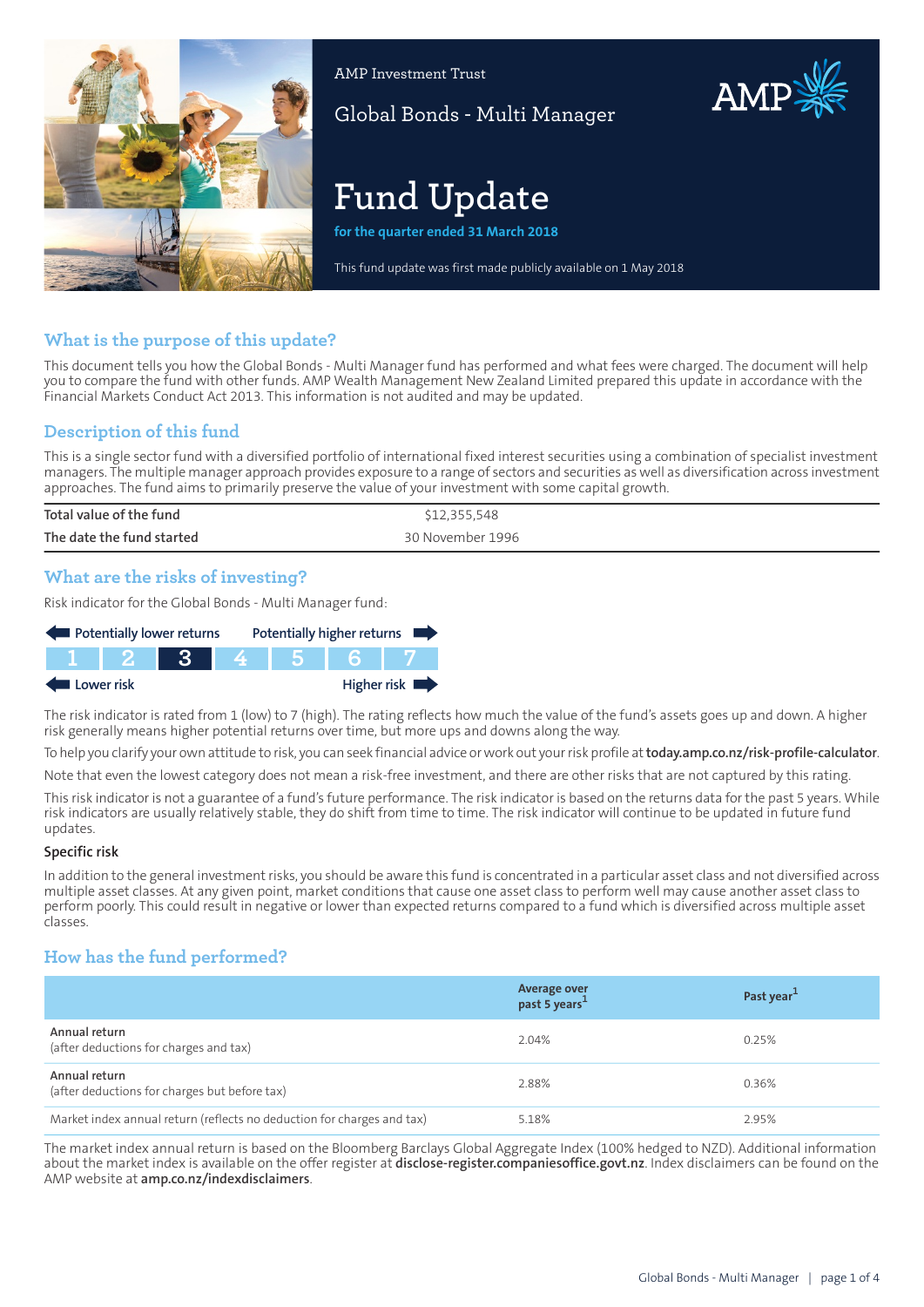#### **Annual return graph**



This shows the return after fund charges and tax for each of the last 10 years ending 31 March. The last bar shows the average annual return for the last 10 years, up to 31 March 2018.

**Important:** This does not tell you how the fund will perform in the future.

Returns in this update are after tax at the highest prescribed investor rate (PIR) of tax for an individual New Zealand resident. Your tax may be lower.

## **What fees are investors charged?**

Investors in the Global Bonds - Multi Manager fund are charged fund charges. In the year to 31 March 2017 these were:

|                                             | % of net asset value                                                     |
|---------------------------------------------|--------------------------------------------------------------------------|
| <b>Total fund charges</b>                   | 1.59%                                                                    |
| Which are made up of -                      |                                                                          |
| Total management and administration charges | 1.59%                                                                    |
| Including -                                 |                                                                          |
| Manager's basic fee                         | 1.19%                                                                    |
| Other management and administration charges | 0.40%                                                                    |
| Total performance-based fees                | $0.00\%$                                                                 |
| <b>Other charges</b>                        | Dollar amount per investor or description<br>of how charge is calculated |
| NII                                         |                                                                          |

Investors may also be charged individual action fees for specific actions or decisions (for example, for withdrawing from or switching funds). See the 'fees and other charges' document on the entry relating to the offer of interests in the AMP Investment Trust maintained on the offer register (**[disclose-register.companiesoffice.govt.nz](https://disclose-register.companiesoffice.govt.nz/)**) for more information about those fees.

Small differences in fees and charges can have a big impact on your investment over the long term.

#### **Example of how this applies to an investor**

Craig had \$10,000 in the fund at the start of the year and did not make any further contributions. At the end of the year, Craig received a return after fund charges were deducted of \$25.00 (that is 0.25% of his initial \$10,000). Craig also paid \$0.00 in other charges. This gives Craig a total return after tax of \$25.00 for the year.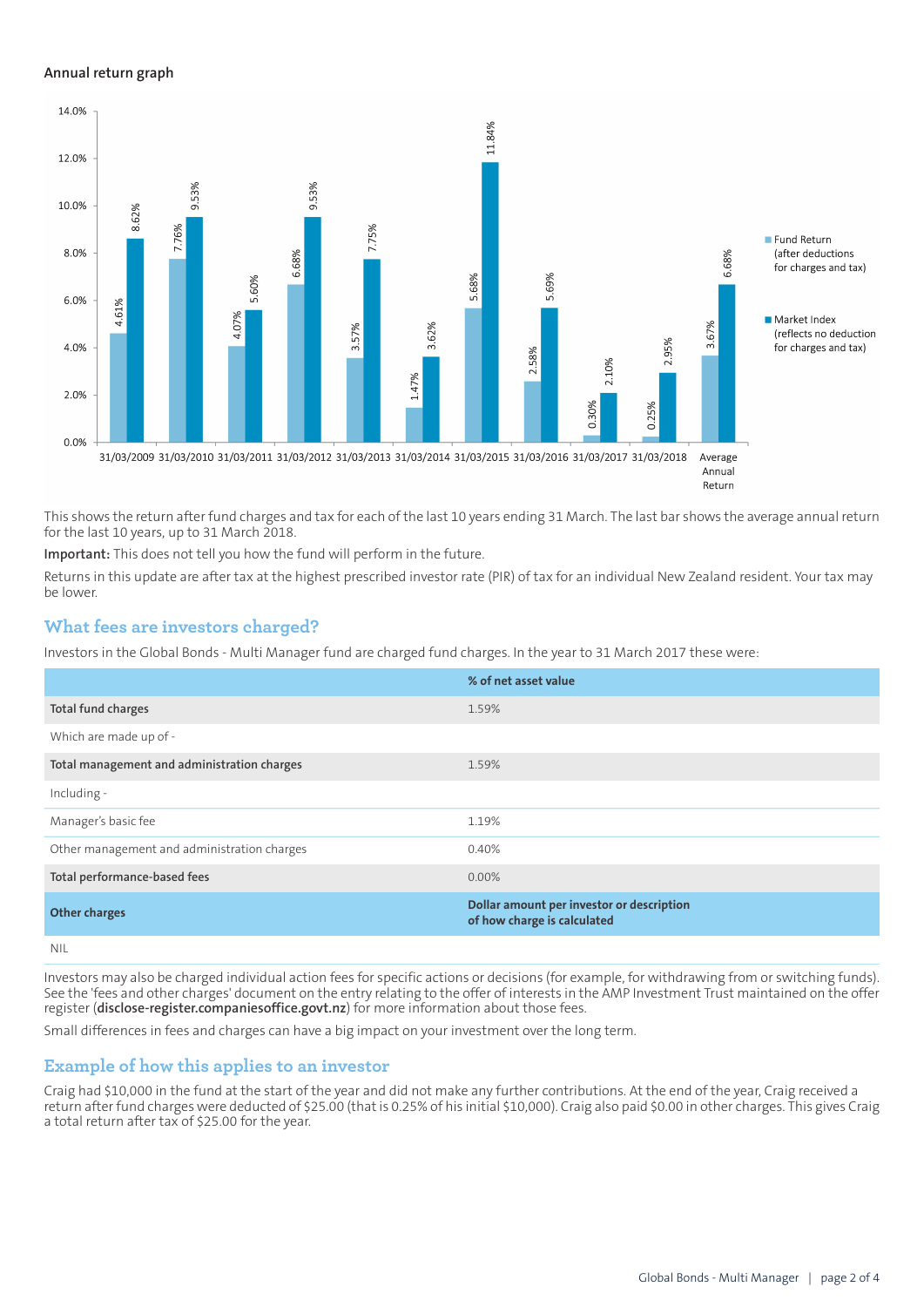## **What does the fund invest in?**

## **Actual investment mix<sup>2</sup>**

This shows the types of assets that the fund invests in.

![](_page_2_Figure_3.jpeg)

#### **Target investment mix**

This shows the mix of assets that the fund generally intends to invest in.

| <b>Asset Type</b>            | <b>Allocation</b> |
|------------------------------|-------------------|
| Cash and cash equivalents    | 0.00%             |
| New Zealand fixed interest   | $0.00\%$          |
| International fixed interest | 100.00%           |
| Australasian equities        | 0.00%             |
| International equities       | 0.00%             |
| Listed property              | 0.00%             |
| Unlisted property            | 0.00%             |
| Commodities                  | 0.00%             |
| Other                        | 0.00%             |

## **Top 10 investments<sup>2</sup>**

|    | <b>Name</b>                                          | Percentage<br>of fund<br>net assets | <b>Asset Type</b>                          | Country     | <b>Credit rating</b><br>(if applicable) |
|----|------------------------------------------------------|-------------------------------------|--------------------------------------------|-------------|-----------------------------------------|
|    | Japan Treasury Discount Bill bond maturing 05 Apr 18 | 1.96%                               | International fixed interest               | Japan       | $A-1$                                   |
| 2  | United States Treasury Note bond maturing 30 Apr 22  | 1.80%                               | International fixed interest United States |             | $AA+$                                   |
| 3  | United States Treasury Note bond maturing 31 Aug 19  | 1.38%                               | International fixed interest United States |             | $AA+$                                   |
| 4  | Freddie Mac Gold Pool bond maturing 15 Apr 39        | 1.23%                               | International fixed interest United States |             | $AA+$                                   |
| 5  | United States Treasury Note bond maturing 15 Feb 36  | 0.90%                               | International fixed interest United States |             | $AA+$                                   |
| 6  | Bundesrepublik Deutschland bond maturing 04 Jan 37   | 0.79%                               | International fixed interest Germany       |             | AAA                                     |
|    | United States Treasury Note bond maturing 31 Dec 23  | 0.77%                               | International fixed interest United States |             | $AA+$                                   |
| 8  | New Zealand Government bond maturing 15 May 21       | 0.76%                               | New Zealand fixed interest                 | New 7ealand | $AA+$                                   |
| 9  | New Zealand Government bond maturing 15 Apr 20       | 0.73%                               | New Zealand fixed interest                 | New 7ealand | $AA+$                                   |
| 10 | United States Treasury Note bond maturing 15 Aug 24  | 0.68%                               | International fixed interest United States |             | $AA+$                                   |

The top 10 investments make up 11.00% of the fund.